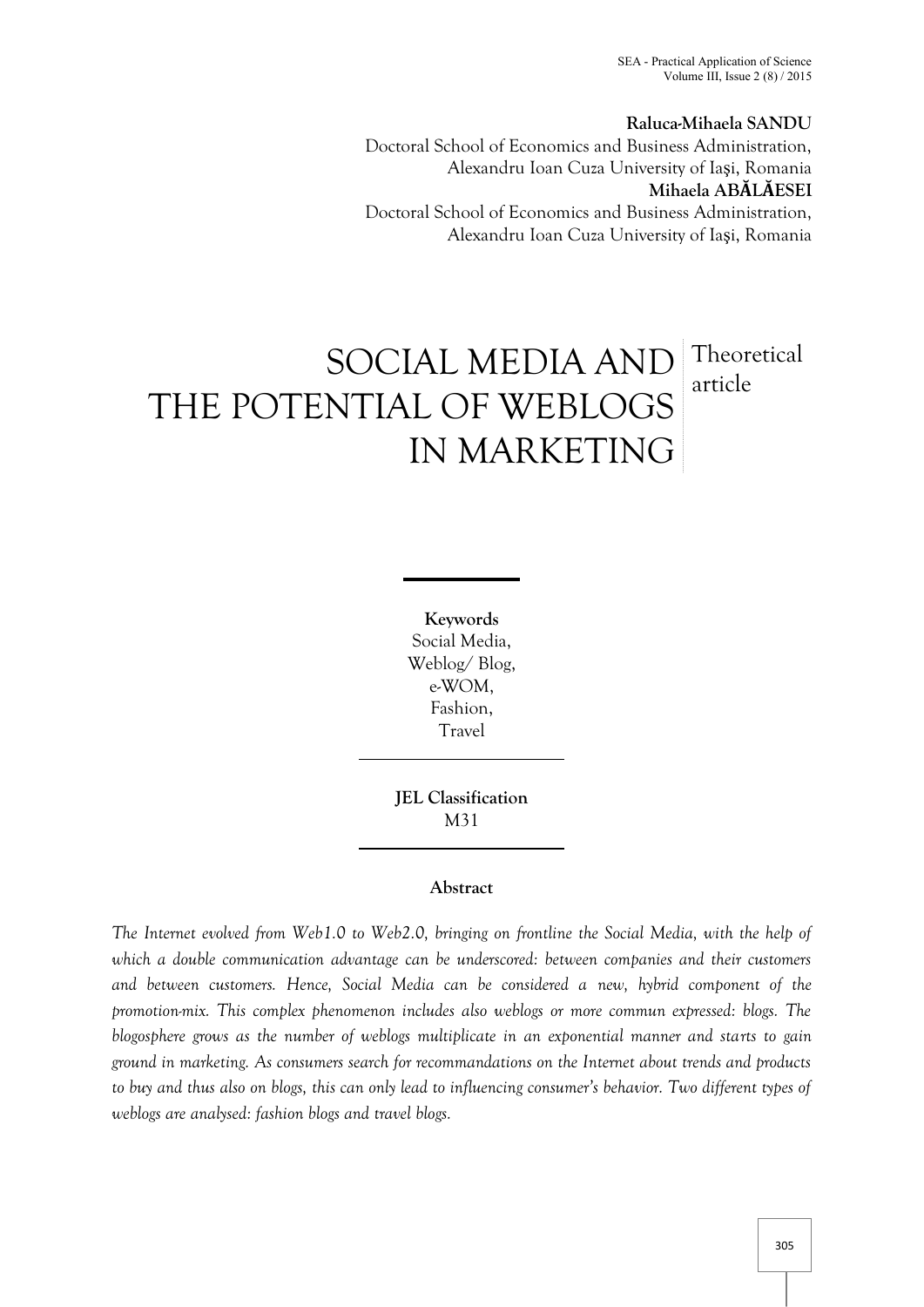## **INTRODUCTION**

In the technology era the communication identity, environment developed and the Internet started to play an important role in everyday life activities and this is reflected in the number of internet users during the last decade. If in 2006 there were 1 billion internet users, at the end of 2015 it is forecasted that it will triple, reaching 3 billion internet users (Global Internet Report 2014). From this, a total of 1.96 billion is estimated that are social network users (The Statistics Portal).

The dynamic of the online turned consumers from passive receivers to active generators of information, meaning that it permits not only to consume content through downloading, but also to produce content through uploading and then share it.

This can only intensify Thomas Friedman's (2007) statement that ''the world is flat'' because of the flattening of access on the Internet.

The evolution of the Internet from Web 1.0 to Web 2.0 offers the possibility to communicate and reach better the existing and the potential customers (Iversen, Jensen and Jensen, 2013).

Although Web 2.0 is used interchangeable with the concept Social Media, the last one involves different platforms or tools of communication. Among them a type of communication tool that lately caught marketing specialists' attention is the weblog (or simply blog).

The blogosphere continues to expand and this can be seen in facts: from May 2011 till April this year the total of Tumblr blogs grew from 17.5 million to 227.1 million (The Statistics Portal).

The purpose of this paper is to take a closer look at the phenomena Social Media and weblog and also at two different types of blogs covering themes like: fashion and travel.

### **1. CONCEPTUALIZATION OF SOCIAL MEDIAAND WEBLOGS**

It can be stated that Social Media has its beginnings in 1978 by the use of e-mail for communication (Biswas and Roy, 2016).

Social Media represents a mean of electronic communication with the help of which users create virtual groups to share information, ideas, opinions, personal messages, videos, photos, music and other user-generated content (UGC).

In time, Social Media evolved, including today the following: commerce communities, content communities, online social networking sites, collaborative projects, weblogs, microblogs, social news websites, and virtual worlds (Markos- KujbusandGáti, 2013, as illustrated in *Figure 1*). There are significant differences between

traditional media and Social Media and these can be better observed with the help of *Table 1*(Markos-KujbusandGáti, 2013).

The most important facets of Social Media are: conversations, sharing, presence, relationships, reputations and groups (Schertler, Kreunen andBrinkmann, 2014, p.15).

Taking into consideration that through Social Media not only companies talk to their customers, but also customers talk directly to one another, Social Media can be considered a new, hybrid element of the promotion-mix (Mangold and Faulds, 2009). Hence, Social Media is a two-way communication tool.

Social Media plays the role of a mediator with the help of which "existing and potential customers can influence a brand's notoriety, sales and even the longevity of a brand" (Schertler, Kreunen and Brinkmann, 2014, p.5). In this sense, Social Media influences the preferrences and the acquisition of a product, as this covers both positive and negative statements of consumers.

Choosing electronic information means putting customers face to face to a more extensive and reachable group of "friends" who could influence in the decision making process (Abălăesei, 2014).

Social Media marketing has different advantages, through which can be listed: generating exposure to businesses, increasing traffic/subscribers, building new business partnerships, rise in search engine rankings, generating qualified leads due to better lead generation efforts, selling more products and services and reduction in overall marketing expenses (Neti, 2011, p.7).

Traditional word-of-mouth (WOM) or *advice from friends and relatives* (Pan, MacLaurin and Crotts, 2007, p.35) went through a changing phase with the rise of Web 2.0 turning into a new form of communication, that is electronic word-of-mouth (e-WOM). In fact, it can be stated that e-WOM is WOM commuted in the digital world, but possessing also distinctive characteristics.

Word-of-mouth influences consumer's behavior in general (Kulmala,2011), so inclusive in the prepurchase phase (Pan, MacLaurin and Crotts, 2007) and in case of electronic word-of-mouth consumers inform from other consumers' recommendations before making any purchasing decision especially when it comes to buy new products (Wei Li, 2012, p.18).

A type of digital word-of-mouth is the weblog (or blog).

Its origin is in the year 1997 when the american computer programmer Jorn Barger named his internet site weblog (Lankinen, 2014). A blog represents a type of Internet page or online diary (Darwish and Lakhtaria, 2011, Markos-Kujbus andGáti, 2013) that contains text on a certain topic, but it may also have images, videos and other interactive media files. Its header contains information about the author, title and date of the entry, entry which is arranged in reverse chronological order. Below the post there is a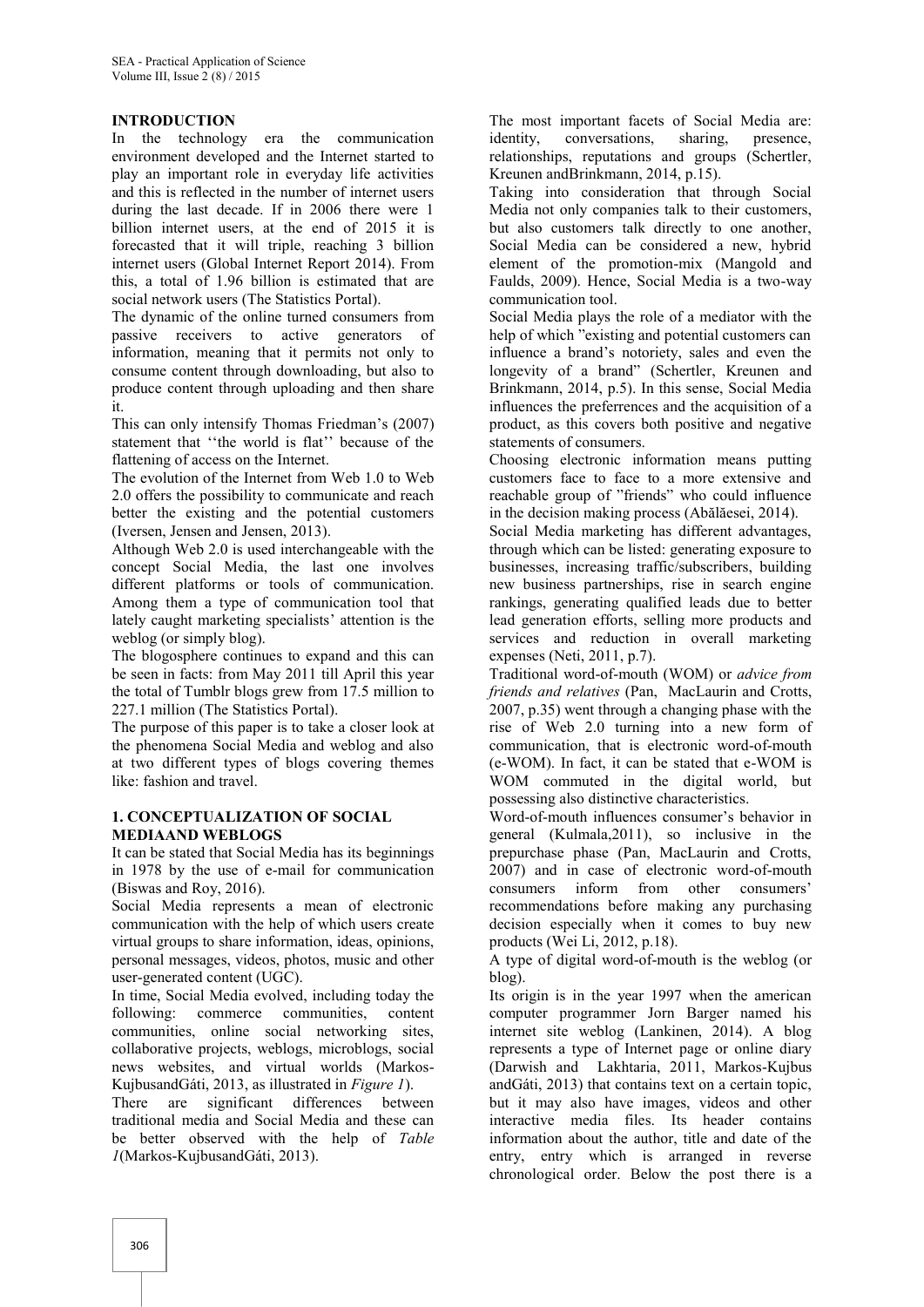section of comments as an invitation to interact by conversation with the blog's author and with other readers (Wenger, 2008).

In physical format, diaries have been kept for centuries; the online format of a diary which can be shared with others embodied in the weblog is new (Siles, 2011).

Through dialogue, connection and relationship can be build and by this trust between companies and their consumers (Madile, 2004). Maintained trust on long term can only lead to loyalty of customers.

Having the opportunity to communicate personally with blog consumers, companies can reshape their products according to the needs and wants of their customers. This can only be constructive as marketing's paradigm nowadays is based on focusing on consumer's needs, not only on profit.

For optimization and in order to maintain contact with their audience blogs are often updated (Kozinets,2010; Darwish and Lakhtaria, 2011). This implies that for more success, bloggers post frequently.

The target group of the blogs can be anyone as they have the purpose to be read whether by a large group or just a few people concerned in the blogger's issue (Allen, 2010).

The influence of blogs has been seen as depending on the extent to which readers and authors share<br>common demographic and psychographic common demographic and psychographic characteristics (Wenger, 2008, p.172). Hence, attributes like: age, level of education, income level (demographic factors) and values, opinions, attitudes, interests, lifestyles (psychographic factors) should be in common for both readers and authors.

Today the weblog is more and more used as a marketing tactic (Allen, 2010;Huang, Chou and Lin, 2010). Taking this into consideration in the following paragraphs two different types of blogs are analysed: fashion blogs and travel blogs.

## **2. FASHION WEBLOGS**

Nowadays consumers guide themselves in the purchase decision process by other consumers' opinions and reviews from the digital world, that is through electronic word-of-mouth (e-WOM)<br>(Manafy, 2010). They perceive these 2010). They perceive these recommandations as more trustworthy than of marketing professionals (Kulmala, 2011).

In a wide variety of weblogs, fashion blogs are one of which readers give a lot of attention (Lankinen, 2014). Consumers focused on writing about fashion in blogs compete with the traditional fashion editors as they have, in some cases, just as much power (if not even more) to catch consumer's interest and influence sales (Schertler, Kreunen and Brinkmann, 2014). In Finland, Sweden and Norway fashion bloggers are even refunded for their writings (Kulmala, 2011).

Fashion blogs are often owned by an individual who started sharing his or her interest through photos or written articles online. This makes it easier for readers to feel connected with the blogger and build a relationship with them; bloggers are both regarded as a fashion idol but also as the voice of a friend (Schertler, Kreunen and Brinkmann, 2014, p.8).

Fashion brands came to the conclusion that fashion bloggers are very promising as a fashion marketing tool, being a low-cost manner in obtaining publicity and reaching potential customers (Lankinen, 2014). Because of the increased number of successful fashion blogs in Sweden and Norway, the global interest in buying Scandinavian brands also rose. Are taken into consideration brands like: Acne Studios, Wood Wood, Cheap Monday and Hennes and Mauritz (H&M) which are acknowledged worldwide (Schertler, Kreunen and Brinkmann, 2014).

Through weblogs, brands can communicate with their audience but also target new consumer groups. As bloggers are considered friends they can influence more the decision to accept or quit new ideas, trends or products than the formal format of a commercial for example (Schertler, Kreunen and Brinkmann, 2014).

The blogosphere and Social Media in general have increasingly become an environment through which fashion consumers seek inspiration for their purchases (Schertler, Kreunen and Brinkmann, 2014, p.10).

In order to influence consumer's behavior, companies act in two ways: either offerfree products to bloggers (give-away items) in the hope that they will share their brand experiences with their readers (Dunlop, 2010) or go further and pay bloggers a sum of money in order to confirm that the blogger will incorporate the brand into the blog in a positive and highly visible manner (Schertler, Kreunen and Brinkmann, 2014, p.12). Either way, brands secure their relationship with bloggers (Schertler, Kreunen and Brinkmann, 2014, p.11).

A significant event for fashion bloggers is Regent Tweet. This represents an annual blogger's event which takes place on Regent Street in London. There different street's retailers give away exclusive goodies for the fashion bloggers. In summer of 2014, a total of 2231 mentions of the event were noted on Twitter with approximately 1.88 million readers. This reveals that in short time with the help of Social Media a large number of consumers can be reached (Schertler, Kreunen and Brinkmann, 2014).

## **3. TRAVELWEBLOGS**

Social Media plays a significant role in many aspects of tourism, especially in information search and decision-making behaviors, tourism promotion and in focusing on best practices for interacting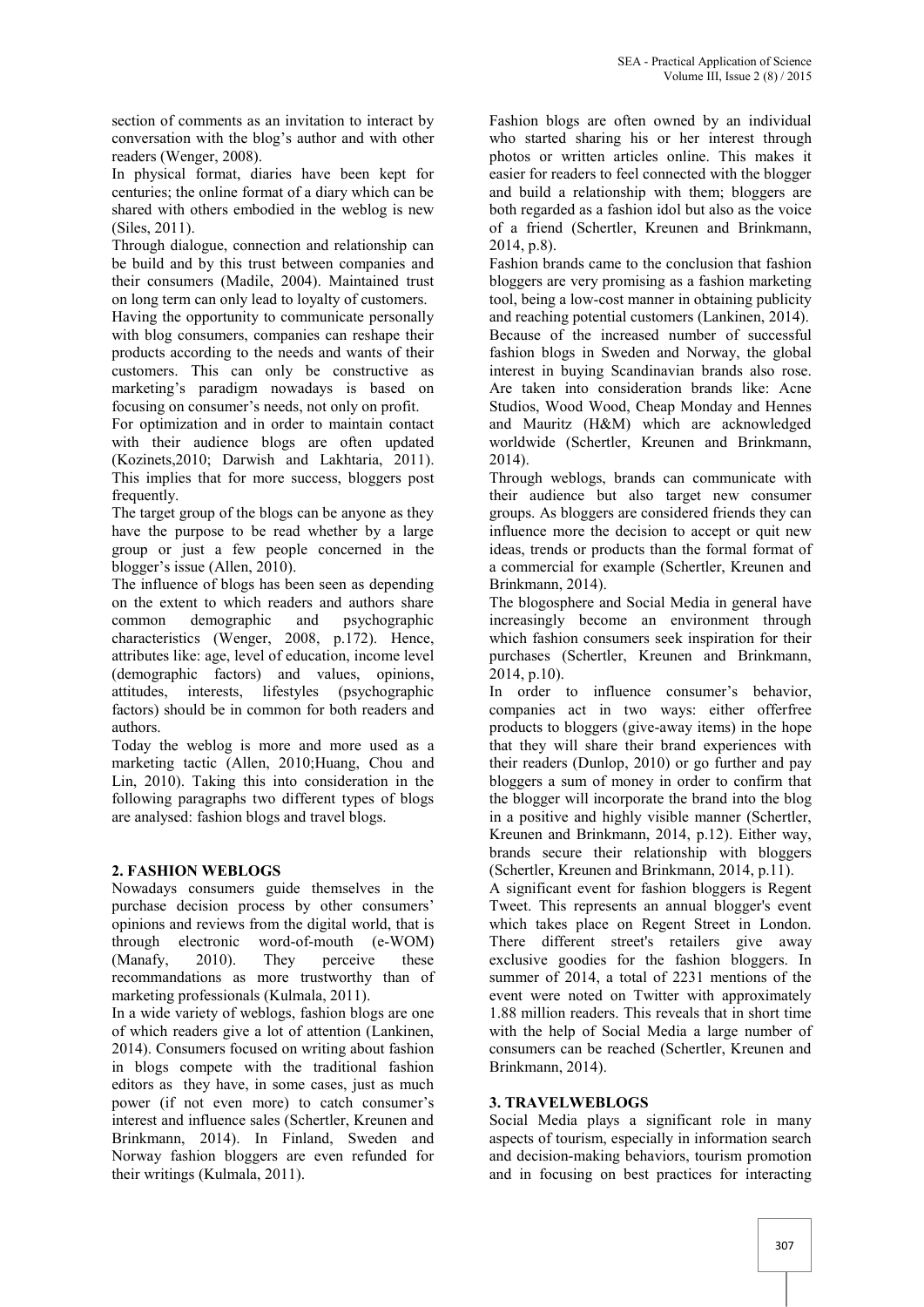with consumers (Popescul and Georgescu, 2014, p. 534).

It can be stated that gradually blog marketing attracts a considerable number of customers (Kulmala, 2011). This also happens in the case of travel blogs.

Although travel blogs are an important marketing channel in tourism, they are not sufficient studied in the academic research (Huang, Chou and Lin, 2010).

A travel blog shows the experiences of a visitor at a specific destination and taking into consideration the multipling number of internet users, electronic word-of-mouth is an important accessed travel information source (Pan, MacLaurin and Crotts, 2007). Hence, existing and potential customers inspire for a desired destination from travel blogs. The applications of Web 2.0 or *theparticipative web* (Iversen, Jensen andJensen, 2013, p.21) enhance the exchange of information between consumers who are geographically far from one another and this changes how word of mouth marketing is perceived in the tourism sector (Wenger, 2008).

Progressively, tourism enterprises became aware that blogging is more economical and efficient than advertising (Akehurst, 2009).

As blog authors are seen as telling the "real" story, this places them in a position of authority and as credible witnesses to the events they describe (Wenger, 2008, p.172).

Just like in the case of fashion blogs, a couple of hotel companies stimulated their customers to write comments on their hotel blogs offering them in exchange discounts and vouchers (Akehurst, 2009). Thus, this can only contribute to a positive image of the hotel and the touristic destination.

In the study done by Pan, MacLaurin and Crotts, (2007) with the help of semantic network analysis and content analysis, results show that blog analysis can be a useful way to find the plus and minus of a tourism destination (Pan, MacLaurin and Crotts, 2007).

The final picture of a destination made by a travel blogger is a mixture of objective evaluations and subjective opinions and this expresses the tourist satisfaction (Tudor, 2013).In turn, consumer's satisfaction of touristic products influences readers or potential customers.

Travel blogs remain a communication tool for destination image, comments or opinions (Huang, Chou and Lin, 2010).

Tourism marketers need to understand blogs as a new technological phenomenon with implications for marketing and promotion of a destination. With the rapid development of Internet technology, it is vital for tourism marketers and the tourism industry in general to understand the nature of travel blogs and their implications for destination marketing (Pan, MacLaurin and Crotts, 2007, p.10).

## **CONCLUSIONS**

In the cyberspace, Social Media will continue to have an important role and influence consumer's behavior. This implies that also its components, inclusive weblogs (or blogs) will have an impact on consumer's buying decision process. Blog marketing is an essential instrument because in comparison to traditional marketing campaigns electronic word-of-mouth (e-WOM) information is more powerful (Kulmala, 2011). Consumers begin to trust more and more in bloggers' opinions and experiences than in marketing professionals as they are considered their friends. Also it can be underscored that through the comments made below the posts, companies can identify the discontents, but also the needs and wants of their customers and reshape their products so that clients' satisfaction is on first place.

This paper can be considered a starting point for future research in the analysis of weblogs in marketing.

## **Acknowledgment**

This work was cofinanced from the European Social Fund through Sectoral Operational Programme Human Resources Development 2007- 2013, project number POSDRU/159/1.5/S/134197 "Performance and excellence in doctoral and Network Intelligence Studies postdoctoral research in Romanian economics science domain".

## **References**

[1] Abălăesei, M. (2014). Electronic word of mouth: How much do we know?. *Network Intelligence Studies*, Vol. II, issue 2 (4), 135-142

[2] Akehurst, G. (2009). User generated content: the use of blogs for tourism organisations and consumers. Erasmus University, Rotterdam, The Netherlands, Springer, 51-61

[3] Allen, C. (2010). Political Blogging and Social Media, Stephen F. Austin State University, USA, 1-6

[4] Biswas, A., Roy, M. (2016). Impact of Social Media Usage Factors on GreenChoice Behavior Based on TechnologyAcceptance Model. *Journal of Advanced Management Science,*Vol. 4 (2), 92-97 [5] Darwish, A., Lakhtaria, K.I. (2011). The Impact of the New Web 2.0 Technologies in Communication, Development, and Revolutions of Societies.*Journal of Advances in Information Technology*, Vol.2 (4), 204-216

[6] Dunlop, E. (2010). All keyed up about fashion. Retrieved from the settlement of the settlement of the settlement of the settlement of the settlement of the settlement of the settlement of the settlement of the settlement of the settlement of the settlement of the settl

http://www.nzherald.co.nz/lifestyle/news/article.cf m?c\_id=6&objectid=10674866

[7] Friedman, Th. (2007). Pământul este plat. Scurtă istorie a secolului XXI [The World Is Flat: A Brief History of the Twenty-First Century],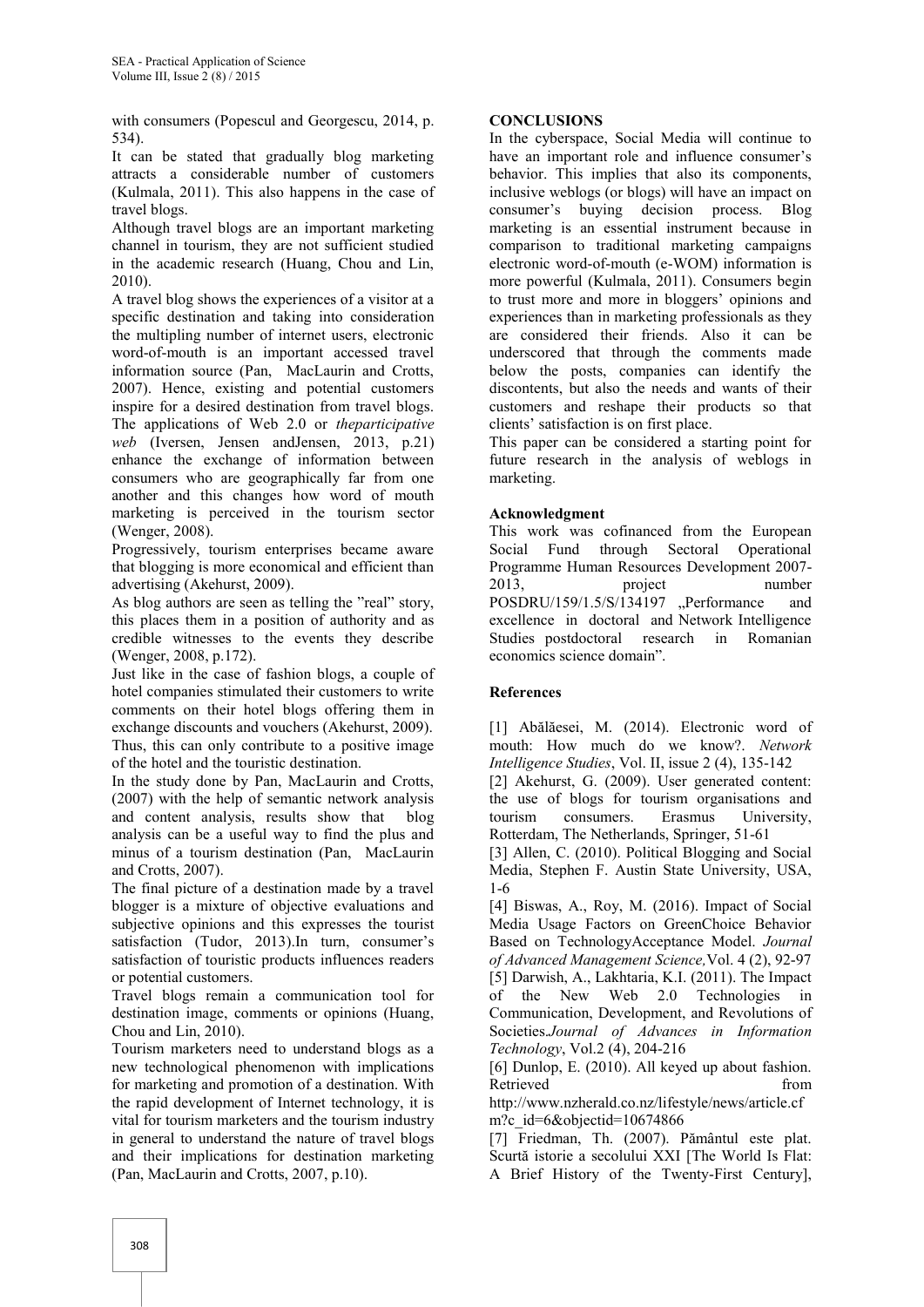Polirom Press [8] Global Internet Report 2014, Retrieved from the state of the state of the state of the state of the state of the state of the state of the state of the state of the state of the state of the state of the state of the state of the state of the state of

http://www.internetsociety.org/sites/default/files/Gl obal\_Internet\_Report\_2014\_0.pdf

[9] Huang, C.-Y., Chou, C.-J., Lin, P.-C., (2010). Involvement theory in constructing bloggers' intention to purchasetravel products, *Tourism Management*, Vol. 31 (4), 513–526

[10] Iversen, J.R.S., Jensen K.S., Jensen, M.B., (2013). Blog is the new black. Guidelines for fashion companies on how to effectively market and brand themselves through blogs. Bachelor Thesis, Aarhus University, Danemark, 1-110

[11] Kozinets, R. V., de Valck, K., Wojnicki, A. C., Wilner, S.J.S.(2010). Networked narratives:Understanding word-of-mouth marketing in online:communities. *Journal of Marketing*, Vol. 74 (2), 71-89

[12] Kulmala, M. (2011). Electronic word-ofmouth in consumer blogs. A netnographic study. Master Thesis, University of Tmpere, School of Management, 1-91

[13] Lankinen, M., (2014). How can a fashion brand benefit from using fashion bloggers as a marketing tool. Case: Julja Finland LTD. Bachelor's thesis, 1-39

[14] Madile, M. (2004). Weblogs as a mean ofMarketing Communication. Seminar paper at Vienna University of Economics and Business Administration, 1-15

[15] Manafy, M. (2010). Peer pressure. EContent, 33(2), 5

[16] Mangold, W.G., Faulds, D.J. (2009). Social Media: The New Hybrid Element of thePromotion Mix. *Business Horizons*, 52(1), 357-365

[17] Markos-Kujbus, É., Gáti, M. (2013). Social media's new role in marketing communication and its opportunities in online strategy building. Institute of Marketing and Media, 1-17

[18] Neti, S., (2011). Social media and its role in marketing.*International Journal of Enterprise Computing and Business Systems*,Vol. 1 (2), 1-16

[19] Pan, B., MacLaurin, T., Crotts, Jh. C. (2007). Travel Blogs and the Implications forDestination Marketing, *Journal of Travel Research*, Vol. 46, 35–45

[20] Popescul, D., Georgescu, M. (2014).Using Social Media in the Romanian heritage consumption. Observations and recommendations. SEA- Practical Application of Science, Vol. II, Issue 3 (5), 533-538

[21] Schertler, M., Kreunen, T., Brinkmann, A. (2014). Defining the role of fashion blogs: Have blogs redefined consumers' relationship with fashion brands or do they simply offer a new marketing tool for retailers?. Research paper commissioned by Crossmedia Lab in Utrecht en ArtEZ Hogeschoolvoor Kunsten in Arnhem, 1-21

[22] Siles, I. (2011). From online filter to web format: Articulating materiality and meaning in the early history ofblogs, *Social Studies of Science*, 41(5), 737-758

[23] The Statistics Portal http://www.statista.com/statistics/278414/number of-worldwide-social-network-users/

[24]The Statistics Portal, http://www.statista.com/statistics/256235/total-

cumulative-number-of-tumblr-blogs/

[25] Tudor, R. (2013). Using Travel Blogs to Promote Romania as Tourist Destination. A Comparative Study on Personal Travel Blogs of French and Romanian Travellers. *Revista Română de Comunicare şi Relaţii Publice*, no. 29, 159-183

[26] Wei Li, A.D. (2012). The impact of online social networks on consumers' purchasing decision. Master's thesis within Business Administration, 1-56

[27] Wenger, A. (2008). Analysis of travel bloggers' characteristics and their communication about Austria as a tourism destination.*Journal of Vacation Marketing*, Vol. 14 (2), 169-177